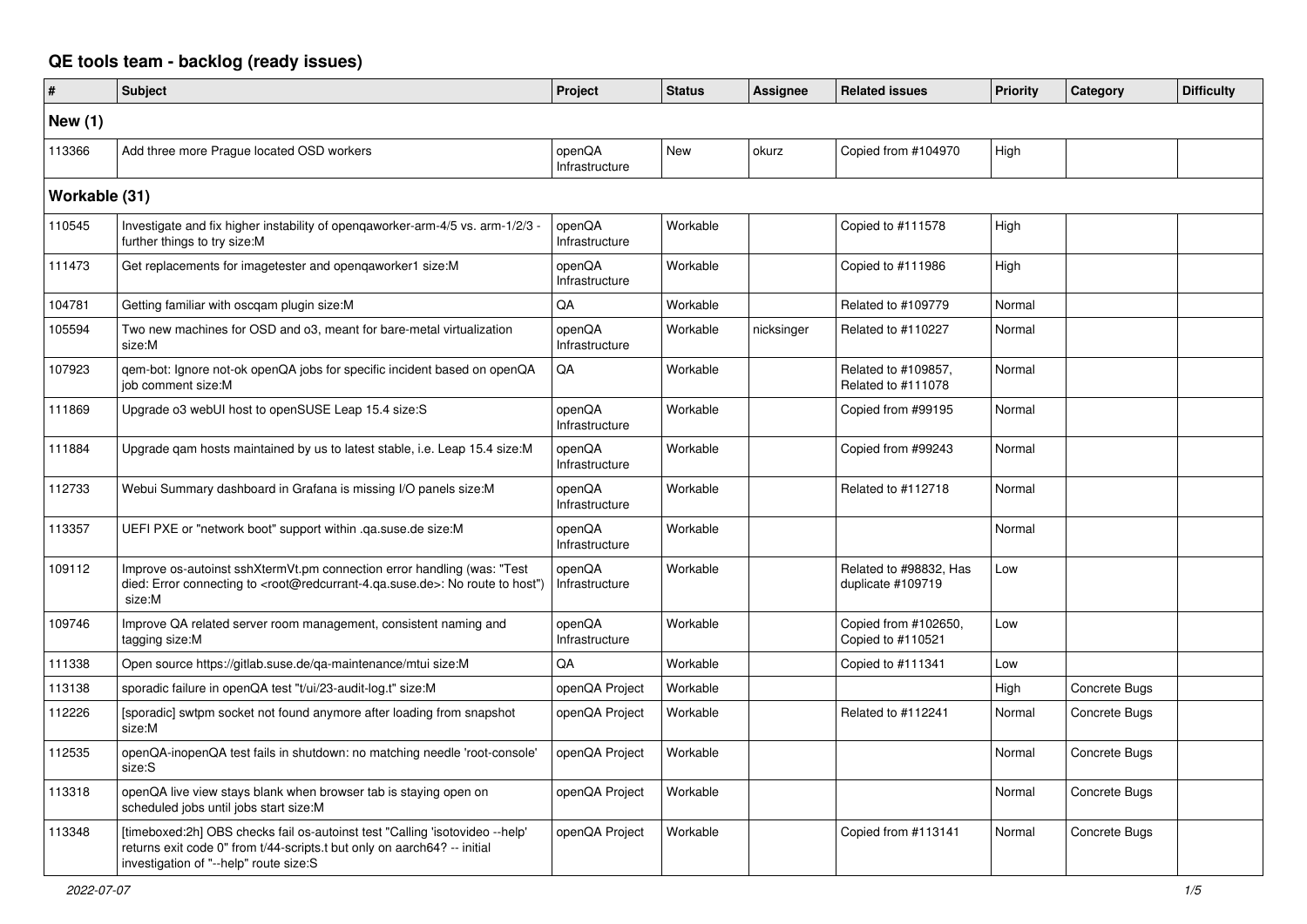| $\#$            | <b>Subject</b>                                                                                                                                                                        | Project                  | <b>Status</b>  | <b>Assignee</b> | <b>Related issues</b>                                                                                                                                                              | <b>Priority</b> | Category         | <b>Difficulty</b> |
|-----------------|---------------------------------------------------------------------------------------------------------------------------------------------------------------------------------------|--------------------------|----------------|-----------------|------------------------------------------------------------------------------------------------------------------------------------------------------------------------------------|-----------------|------------------|-------------------|
| 107941          | [sporadic] openQA Fullstack test t/full-stack.t can still fail with "udevadm" log<br>message size:M                                                                                   | openQA Project           | Workable       |                 |                                                                                                                                                                                    | Low             | Concrete Bugs    |                   |
| 111602          | 18-gemu-options.t makes apparently unsafe assumptions about gemu<br>behaviour with multiple params size:M                                                                             | openQA Project           | Workable       |                 | Related to #112403                                                                                                                                                                 | Low             | Concrete Bugs    |                   |
| 113201          | Integrate spike solution for accessing VMWare's VNC-over-websockets into<br>os-autoinst's VNC console size:M                                                                          | openQA Project           | Workable       |                 |                                                                                                                                                                                    | High            | Feature requests |                   |
| 113189          | Research where we need limits size: S                                                                                                                                                 | openQA Project           | Workable       |                 |                                                                                                                                                                                    | Normal          | Feature requests |                   |
| 111066          | Document suggested workflows for multiple teams reviewing openQA test<br>results size:M                                                                                               | openQA Project           | Workable       |                 |                                                                                                                                                                                    | Normal          | Feature requests |                   |
| 113039          | Include original os-autoinst story within docs size:M                                                                                                                                 | openQA Project           | Workable       |                 |                                                                                                                                                                                    | Normal          | Feature requests |                   |
| 81899           | [easy][beginner] Move code from isotovideo to a module size:M                                                                                                                         | openQA Project           | Workable       | okurz           | Related to #108530                                                                                                                                                                 | Low             | Feature requests |                   |
| 99663           | Use more perl signatures - os-autoinst size: M                                                                                                                                        | openQA Project           | Workable       | okurz           | Related to #102146,<br>Related to #104986,<br>Related to #104520,<br>Related to #106654,<br>Related to #108323,<br>Related to #110983,<br>Related to #112319,<br>Copied to #100967 | Low             | Feature requests |                   |
| 100967          | Use more perl signatures - openQA size:M                                                                                                                                              | openQA Project           | Workable       | okurz           | Copied from #99663,<br>Copied to #105127                                                                                                                                           | Low             | Feature requests |                   |
| 94952           | [easy][beginner] Increase code coverage of os-autoinst basetest.pm size:M                                                                                                             | openQA Project           | Workable       |                 |                                                                                                                                                                                    | Low             | Feature requests |                   |
| 106056          | [virtualization][tools] Improve retry behaviour and connection error handling in<br>backend::ipmi (was: "Fail to connect opengaipmi5-sp.qa.suse.de on our osd<br>environment") size:M | openQA Project           | Workable       |                 | Related to #102650                                                                                                                                                                 | Low             | Feature requests |                   |
| 111254          | Cover code of os-autoinst path backend/ fully (statement coverage) size:M                                                                                                             | openQA Project           | Workable       |                 | Blocked by #109620,<br>Copied from #111251                                                                                                                                         | Low             | Feature requests |                   |
| 111770          | Limit finished tests on /tests, but query configurable and show complete<br>number of jobs size:S                                                                                     | openQA Project           | Workable       |                 |                                                                                                                                                                                    | Low             | Feature requests |                   |
| 111881          | Upgrade CI container image versions to Leap 15.4 size:M                                                                                                                               | openQA Project           | Workable       |                 | Copied from #99240                                                                                                                                                                 | Normal          | Organisational   |                   |
| In Progress (1) |                                                                                                                                                                                       |                          |                |                 |                                                                                                                                                                                    |                 |                  |                   |
| 111992          | Deal with QEMU and OVMF default resolution being 1280x800, affecting (at<br>least) qxl size:M                                                                                         | openQA Project           | In Progress    | tinita          | Related to #111866,<br>Related to #111863                                                                                                                                          | High            | Feature requests |                   |
| Blocked (36)    |                                                                                                                                                                                       |                          |                |                 |                                                                                                                                                                                    |                 |                  |                   |
| 97862           | More openQA worker hardware for OSD size:M                                                                                                                                            | openQA<br>Infrastructure | <b>Blocked</b> | okurz           | Copied from #97043,<br>Copied to #104970                                                                                                                                           | High            |                  |                   |
| 103736          | Make aarch64 machine chan-1 up and running after it is broken size: M                                                                                                                 | openQA<br>Infrastructure | Blocked        | nicksinger      |                                                                                                                                                                                    | High            |                  |                   |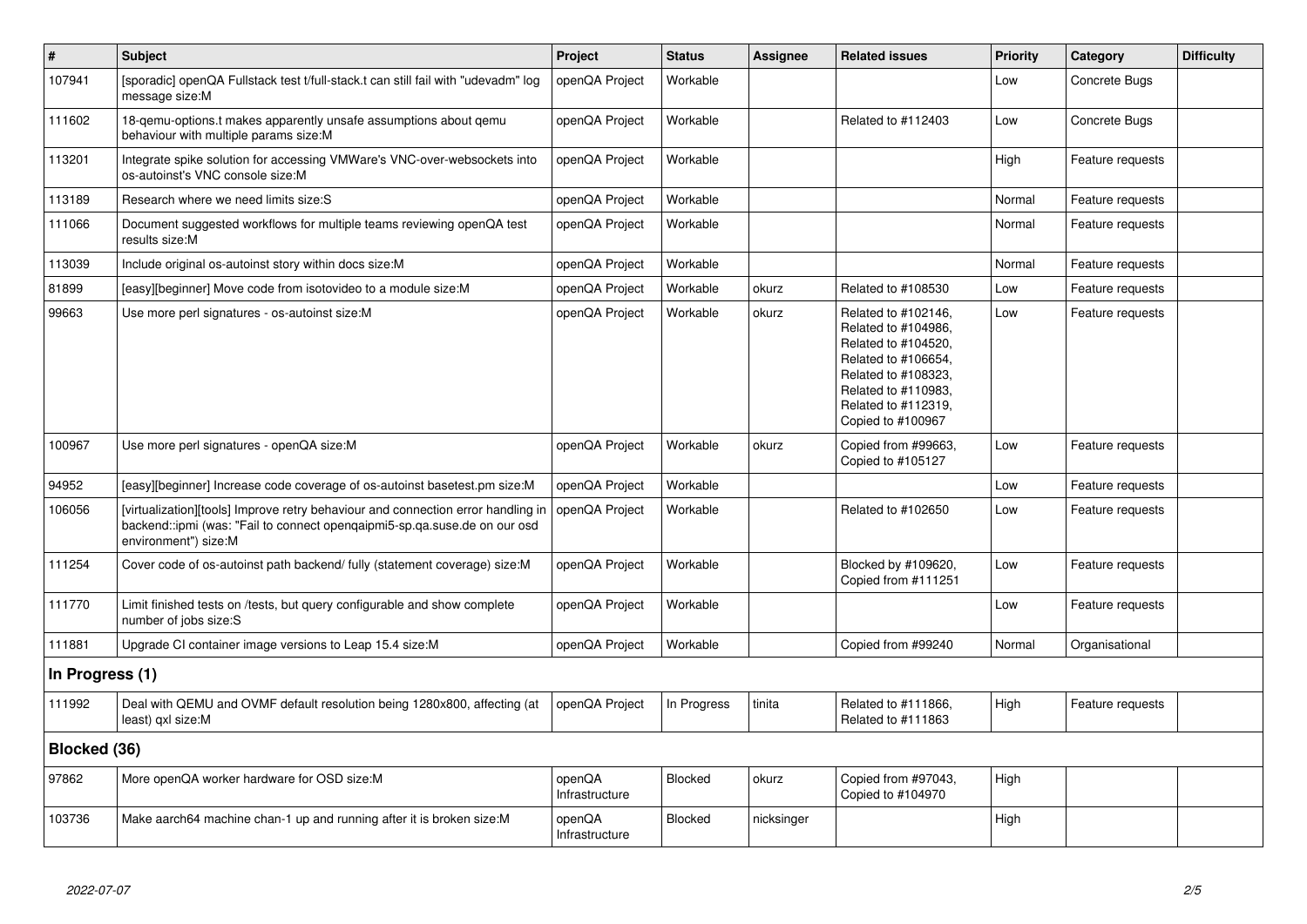| #      | <b>Subject</b>                                                                                                                                    | Project                  | <b>Status</b>  | <b>Assignee</b> | <b>Related issues</b>                                                               | Priority | Category         | <b>Difficulty</b> |
|--------|---------------------------------------------------------------------------------------------------------------------------------------------------|--------------------------|----------------|-----------------|-------------------------------------------------------------------------------------|----------|------------------|-------------------|
| 110920 | Emails from o3 are rejected by mx2.suse.de for certain sender/recipients<br>size:S                                                                | openQA<br>Infrastructure | <b>Blocked</b> | okurz           | Copied from #110629,<br>Copied to #112673                                           | High     |                  |                   |
| 91646  | [saga][epic] SUSE Maintenance QA workflows with fully automated testing,<br>approval and release                                                  | QA                       | Blocked        | okurz           | Copied to #99303                                                                    | Normal   |                  |                   |
| 96539  | Conclude migration of qam.suse.de                                                                                                                 | QA                       | Blocked        | okurz           |                                                                                     | Normal   |                  |                   |
| 94105  | [epic] Use feedback from openqa-investigate to automatically inform on<br>github pull requests, open tickets, weed out automatically failed tests | QA                       | Blocked        | okurz           | Related to #91773,<br>Related to #107014                                            | Normal   |                  |                   |
| 108974 | Loan Fujitsu server for OpenQA FIPS testing needs                                                                                                 | openQA<br>Infrastructure | Blocked        | nicksinger      |                                                                                     | Normal   |                  |                   |
| 109920 | Identify reproducible product issues using openga-investigate size:M                                                                              | QA                       | <b>Blocked</b> | okurz           | Copied to #110176                                                                   | Normal   |                  |                   |
| 110884 | [epic] Properly maintained open source mtui+oscgam                                                                                                | QA                       | Blocked        | okurz           |                                                                                     | Normal   |                  |                   |
| 111347 | [saga][epic] Properly maintained Maintenance QA tooling                                                                                           | QA                       | Blocked        | okurz           | Copied from #99303                                                                  | Normal   |                  |                   |
| 111863 | Upgrade o3 workers to openSUSE Leap 15.4                                                                                                          | openQA<br>Infrastructure | Blocked        | okurz           | Related to #111992,<br>Copied from #99189                                           | Normal   |                  |                   |
| 111866 | Upgrade osd workers and openga-monitor to openSUSE Leap 15.4                                                                                      | openQA<br>Infrastructure | Blocked        | okurz           | Related to #111992.<br>Copied from #99192                                           | Normal   |                  |                   |
| 111872 | Upgrade osd webUI host to openSUSE Leap 15.4                                                                                                      | openQA<br>Infrastructure | Blocked        | okurz           | Copied from #99198                                                                  | Normal   |                  |                   |
| 111986 | Ensure uno openganet opensuse org is properly used                                                                                                | openQA<br>Infrastructure | Blocked        | okurz           | Copied from #111473                                                                 | Normal   |                  |                   |
| 112367 | [tools] python-paramiko on Leap/SLE throws exception with ed25519 key<br>size:M                                                                   | QA                       | Blocked        | jbaier_cz       |                                                                                     | Normal   |                  |                   |
| 101048 | [epic] Investigate and fix higher instability of openqaworker-arm-4/5 vs.<br>$arm-1/2/3$                                                          | openQA Project           | Blocked        | mkittler        | Related to #101030                                                                  | High     | Concrete Bugs    |                   |
| 113141 | OBS checks fail os-autoinst test "Calling 'isotovideo --help' returns exit code<br>0" from t/44-scripts.t but only on aarch64?                    | openQA Project           | Blocked        | okurz           | Copied to #113348                                                                   | High     | Concrete Bugs    |                   |
| 98952  | [epic] t/full-stack.t sporadically fails "clickElement: element not interactable"<br>and other errors                                             | openQA Project           | Blocked        | mkittler        | Related to #101734                                                                  | Low      | Concrete Bugs    |                   |
| 109668 | [saga][epic] Stable and updated non-qemu backends for SLE validation                                                                              | openQA Project           | Blocked        | okurz           | Related to #37339                                                                   | High     | Feature requests |                   |
| 80142  | [saga][epic] Scale out: Redundant/load-balancing deployments of openQA,<br>easy containers, containers on kubernetes                              | openQA Project           | Blocked        | okurz           | Related to #80466,<br>Related to #92893,<br>Related to #110497                      | High     | Feature requests |                   |
| 100688 | [epic][virtualization][3rd party hypervisor] Add svirt backend compatibility for<br>vmware 7.0                                                    | openQA Project           | Blocked        | okurz           |                                                                                     | High     | Feature requests |                   |
| 109656 | [epic] Stable non-gemu backends                                                                                                                   | openQA Project           | Blocked        | okurz           | Related to #99345                                                                   | Normal   | Feature requests |                   |
| 91914  | [epic] Make reviewing openQA results per squad easier                                                                                             | openQA Project           | Blocked        | okurz           | Related to #52655,<br>Related to #93710,<br>Copied from #91467,<br>Copied to #99306 | Normal   | Feature requests |                   |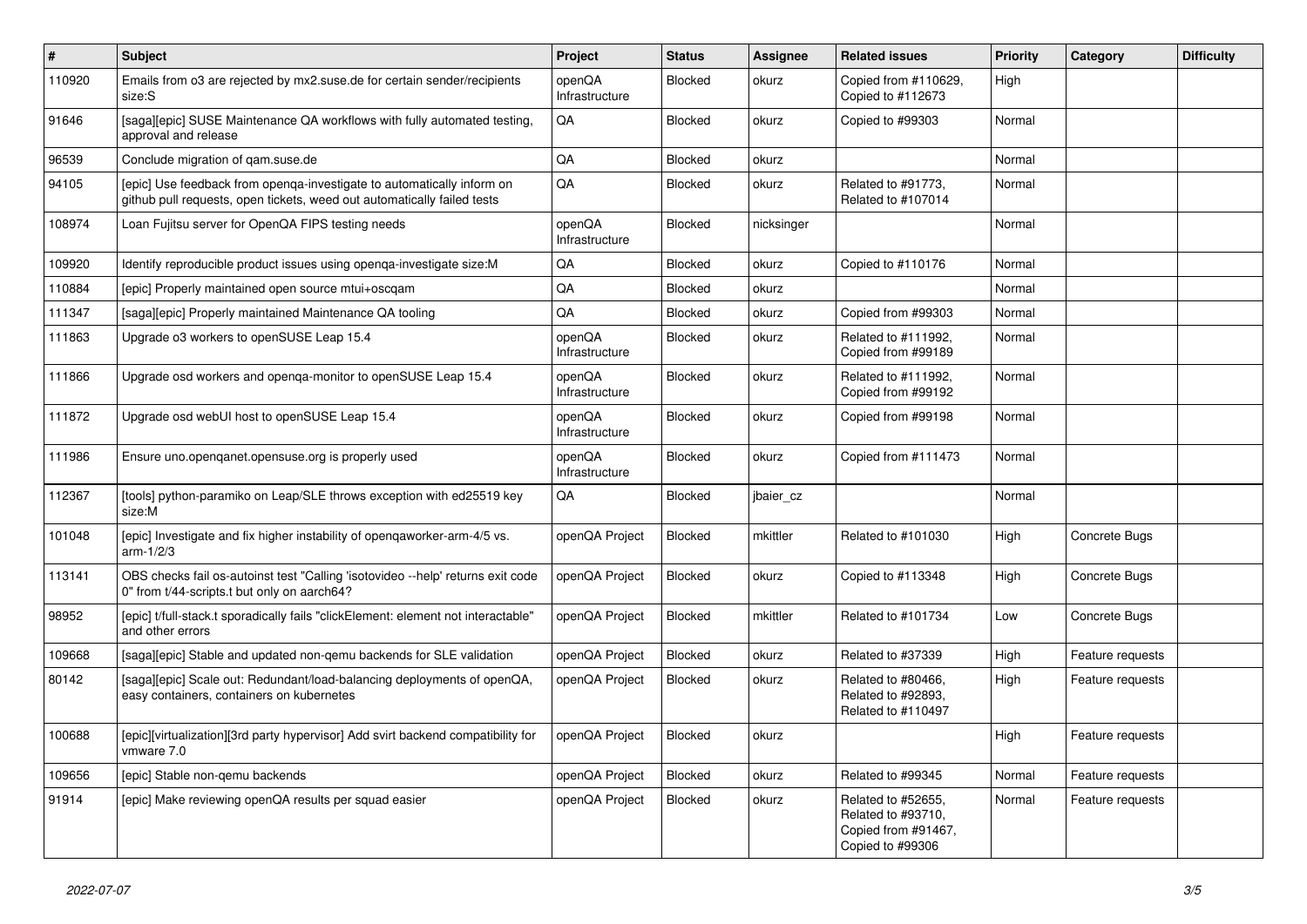| $\sharp$      | <b>Subject</b>                                                                                                                                                                                                            | Project                  | <b>Status</b>  | Assignee  | <b>Related issues</b>                                                                                                                                    | <b>Priority</b> | Category                  | <b>Difficulty</b> |
|---------------|---------------------------------------------------------------------------------------------------------------------------------------------------------------------------------------------------------------------------|--------------------------|----------------|-----------|----------------------------------------------------------------------------------------------------------------------------------------------------------|-----------------|---------------------------|-------------------|
| 92854         | [epic] limit overload of openQA webUI by heavy requests                                                                                                                                                                   | openQA Project           | <b>Blocked</b> | okurz     | Copied from #92770                                                                                                                                       | Normal          | Feature requests          |                   |
| 97190         | Limit size of initial requests everywhere, e.g. /, /tests, etc., over webUI and<br><b>API</b>                                                                                                                             | openQA Project           | Blocked        | okurz     | Related to #41054,<br>Related to #110680,<br>Related to #110677                                                                                          | Normal          | Feature requests          |                   |
| 98472         | [epic] Scale out: Disaster recovery deployments of existing openQA<br>infrastructures                                                                                                                                     | openQA Project           | Blocked        | okurz     |                                                                                                                                                          | Normal          | Feature requests          |                   |
| 103962        | [saga][epic] Easy multi-machine handling: MM-tests as first-class citizens                                                                                                                                                | openQA Project           | Blocked        | mkittler  | Copied to #112862                                                                                                                                        | Normal          | Feature requests          |                   |
| 103971        | [epic] Easy *re*-triggering and cloning of multi-machine tests                                                                                                                                                            | openQA Project           | Blocked        | mkittler  | Related to #66071                                                                                                                                        | Normal          | Feature requests          |                   |
| 106922        | [epic][sporadic] openga_from_git fails in dashboard due to<br>ensure unlocked desktop not expecting password entry screen in case of<br>locked desktop auto_review:"match=desktop-runner,screenlock timed<br>out.*":retry | openQA Project           | Blocked        | okurz     | Related to #103122,<br>Related to #92092,<br>Related to #44441,<br>Related to #46589,<br>Related to #64078,<br>Copied from #106919,<br>Copied to #108527 | Normal          | Feature requests          |                   |
| 108527        | [epic] os-autoinst plugins (or wheels or leaves or scrolls) for scalable code<br>reuse of helper functions and segmented test distributions                                                                               | openQA Project           | <b>Blocked</b> | okurz     | Copied from #106922                                                                                                                                      | Normal          | Feature requests          |                   |
| 108530        | os-autoinst plugins: x11_start_program from os-autoinst-distri-openQA<br>dynamically loaded from another git repo size:M                                                                                                  | openQA Project           | Blocked        | cdywan    | Related to #81899                                                                                                                                        | Normal          | Feature requests          |                   |
| 109846        | [epic] Ensure all our database tables accomodate enough data, e.g. bigint for<br>ids                                                                                                                                      | openQA Project           | Blocked        | okurz     | Copied from #109836                                                                                                                                      | Normal          | Feature requests          |                   |
| 99660         | [epic] Use more perl signatures in our perl projects                                                                                                                                                                      | openQA Project           | Blocked        | okurz     |                                                                                                                                                          | Low             | Feature requests          |                   |
| 109740        | [epic] Stable os-autoinst unit tests with good coverage                                                                                                                                                                   | openQA Project           | <b>Blocked</b> | okurz     | Related to #109620                                                                                                                                       | Low             | Feature requests          |                   |
| 111860        | [epic] Upgrade all our infrastructure, e.g. o3+osd workers+webui and<br>production workloads, to openSUSE Leap 15.4                                                                                                       | openQA Project           | Blocked        | okurz     | Copied from #99183                                                                                                                                       | Normal          | Organisational            |                   |
| 99579         | [epic][retro] Follow-up to "Published QCOW images appear to be<br>uncompressed"                                                                                                                                           | openQA Project           | Blocked        | okurz     | Related to #96557,<br>Copied from #99246                                                                                                                 | Low             | Organisational            |                   |
| Feedback (12) |                                                                                                                                                                                                                           |                          |                |           |                                                                                                                                                          |                 |                           |                   |
| 113345        | qem-bot does not ignore Development/Leap job groups as it should size: M                                                                                                                                                  | QA                       | Feedback       | okurz     |                                                                                                                                                          | Urgent          |                           |                   |
| 112673        | Cannot send emails from o3 size:M                                                                                                                                                                                         | openQA<br>Infrastructure | Feedback       | jbaier cz | Copied from #110920                                                                                                                                      | High            |                           |                   |
| 112898        | Minion workers alert triggering on and off size:M                                                                                                                                                                         | QA                       | Feedback       | okurz     | Related to #96380                                                                                                                                        | High            |                           |                   |
| 113087        | [qa-tools][qem-bot] malformed data in smelt incident causes smelt sync fail                                                                                                                                               | $\mathsf{QA}$            | Feedback       | okurz     |                                                                                                                                                          | High            |                           |                   |
| 111341        | Open source https://gitlab.suse.de/qa-maintenance/qam-oscplugin/size:M                                                                                                                                                    | QA                       | Feedback       | osukup    | Copied from #111338                                                                                                                                      | Normal          |                           |                   |
| 109737        | [opensuse][sporadic] test fails in chromium due to lost characters when<br>typing in the address bar size:M                                                                                                               | openQA Tests             | Feedback       | cdywan    | Related to #107632                                                                                                                                       | High            | Bugs in existing<br>tests |                   |
| 113030        | test distribution directory git revision can be parsed as "UNKNOWN" and<br>openQA investigation fails to show test git log                                                                                                | openQA Project           | Feedback       | okurz     |                                                                                                                                                          | High            | Concrete Bugs             |                   |
| 113312        | passwords (again) showing up in logs, this time in video_base size:M                                                                                                                                                      | openQA Project           | Feedback       | okurz     |                                                                                                                                                          | High            | Concrete Bugs             |                   |